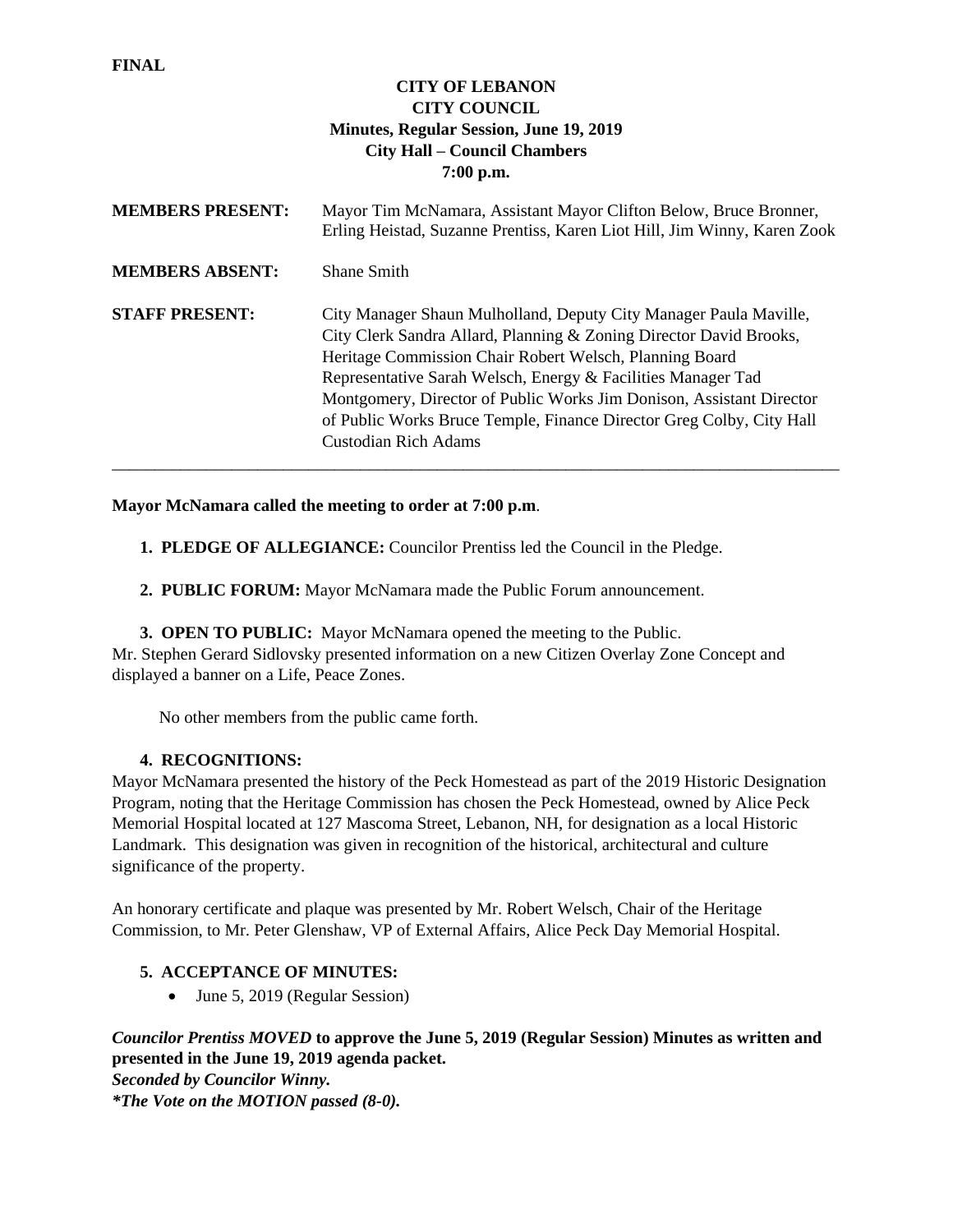## **6. APPOINTMENTS:**

• Heritage Commission: Linda Cole (Regular Member)

*Councilor Below nominated Linda Cole for reappointment as a regular member of the Heritage Commission for a three (3) year term (June 2019 – June 2022). \*The Vote on the MOTION was (8-0)*.

Zoning Board of Adjustment: Jennifer Mercer (Regular Member)

*Councilor Heistad nominated Jennifer Mercer for reappointment as a regular member of the Zoning Board of Adjustment for a three (3) year term (June 2019 – June 2022). \*The Vote on the MOTION was (8-0)*.

### **7. PUBLIC HEARING ITEMS (NONE)**

### **8. OLD BUSINESS**

**A. Presentation of Second Reading:** Amendment to Ordinance #18, Salary Plan to move the positions of Children's Librarian (Grade 9), Young Adult Librarian (Grade 8), and Systems Librarian (Grade 9) from the LPASE Bargaining Unit to the Non-Affiliated Employee Unit, Grades 8, 8, and 9, respectively.

*Councilor Prentiss MOVED***, that the Lebanon City Council acknowledges the second of three presentations to amend Ordinance No. 18, Salary Plan as follows:** 

- **1. Amend Article III, Bargaining Unit Employees, Lebanon Professional, Administrative, Salaried Employees (LPASE) by removing the full-time positions of Branch Librarian Coordinator (Grade 6), Children's Librarian (Grade 9), Systems Librarian (Grade 9), and Young Adult Librarian (Grade 8).**
- **2. Amend Article II, Non-Affiliated Unit Employees by adding the full-time positions of Children's Librarian (Grade 8), Young Adult Librarian (Grade 8), and Systems Librarian (Grade 9).**

**(Changes to the compensation and classification schedules shown in strikeout and red italics type.)**

| <b>APPENDIX B -</b><br>LPASE - 2019 Salary Grade<br><b>Grade Position Title</b><br>6 Branch Librarian Coordinator |                                         | Minimum<br>Step 1<br>\$24.20 | Step <sub>2</sub><br>\$25.21 | Step <sub>3</sub><br>\$26.22 | Step 4<br>\$27.23 | Step 5<br>\$28.25 | Step <sub>S</sub><br>\$29.22 | Maximum<br>Step 7<br>\$30.24 |
|-------------------------------------------------------------------------------------------------------------------|-----------------------------------------|------------------------------|------------------------------|------------------------------|-------------------|-------------------|------------------------------|------------------------------|
| 7                                                                                                                 | <b>Field Inspector</b>                  | \$25.18                      | \$26.22                      | \$27.26                      | \$28.31           | \$29.34           | \$30.38                      | \$31.47                      |
| 8                                                                                                                 | Code/Health Inspector                   | \$25.68                      | \$26.75                      | \$27.80                      | \$28.87           | \$29.94           | \$31.00                      | \$32.11                      |
|                                                                                                                   | Real Estate Appraiser II                | \$25.68                      | \$26.75                      | \$27.80                      | \$28.87           | \$29.94           | \$31.00                      | \$32.11                      |
|                                                                                                                   | Associate Planner                       | \$1,027.37                   | \$1,070.00                   | \$1,112,33                   | \$1,154.80        | \$1,197.60        | \$1,240.00                   | \$1,284.40                   |
|                                                                                                                   | <b>Young Adult Librarian</b>            | \$1,027,37                   | \$1,070.00                   | \$1,112.33                   | \$1,154.80        | \$1,197.60        | \$1,240.00                   | \$1,284.40                   |
| 9                                                                                                                 | Communication Supervisor                | \$27.73                      | \$29.35                      | \$30.96                      | \$32.59           | \$34.21           | \$35.82                      | \$37.45                      |
|                                                                                                                   | Cemetery Sexton                         | \$27.73                      | \$29.35                      | \$30.96                      | \$32.59           | \$34.21           | \$35.82                      | \$37.45                      |
|                                                                                                                   | Fleet Maintenance Superintendent        | \$27.73                      | \$29.35                      | \$30.96                      | \$32.59           | \$34.21           | \$35.82                      | \$37.45                      |
|                                                                                                                   | Maintenance Superintendent              | \$27.73                      | \$29.35                      | \$30.96                      | \$32.59           | \$34.21           | \$35.82                      | \$37.45                      |
|                                                                                                                   | Children's Librarian                    | \$1,109.32                   | \$1.174.11                   | \$1,238.48                   | \$1,303.60        | \$1,368.40        | \$1,432.80                   | \$1,498.00                   |
|                                                                                                                   | Recreation Program Coordinator          | \$1,109.32                   | \$1,174.11                   | \$1,238.48                   | \$1,303.60        | \$1,368.40        | \$1,432.80                   | \$1,498.00                   |
|                                                                                                                   | <b>Systems Librarian</b>                | \$1,109.32                   | \$1,174.11                   | \$1,238.48                   | \$1,303.60        | \$1,368.40        | \$1,432.80                   | \$1,498.00                   |
|                                                                                                                   | 10 Utilities Maintenance Superintendent | \$30.52                      | \$32.29                      | \$34.06                      | \$35.85           | \$37.61           | \$39.39                      | \$41.17                      |
|                                                                                                                   | Wastewater Treatment Superintendent     | \$30.52                      | \$32.29                      | \$34.06                      | \$35.85           | \$37.61           | \$39.39                      | \$41.17                      |
|                                                                                                                   | Water Treatment Superintendent          | \$30.52                      | \$32.29                      | \$34.06                      | \$35.85           | \$37.61           | \$39.39                      | \$41.17                      |
|                                                                                                                   | Administrative Services Manager         | \$1,220.45                   | \$1,291.42                   | \$1,362.40                   | \$1,433.37        | \$1,504.35        | \$1,575.34                   | \$1,646.96                   |
|                                                                                                                   | Airport Operations Supervisor           | \$1,220.45                   | \$1,291.42                   | \$1,362,40                   | \$1,433.37        | \$1,504.35        | \$1,575.34                   | \$1,646.96                   |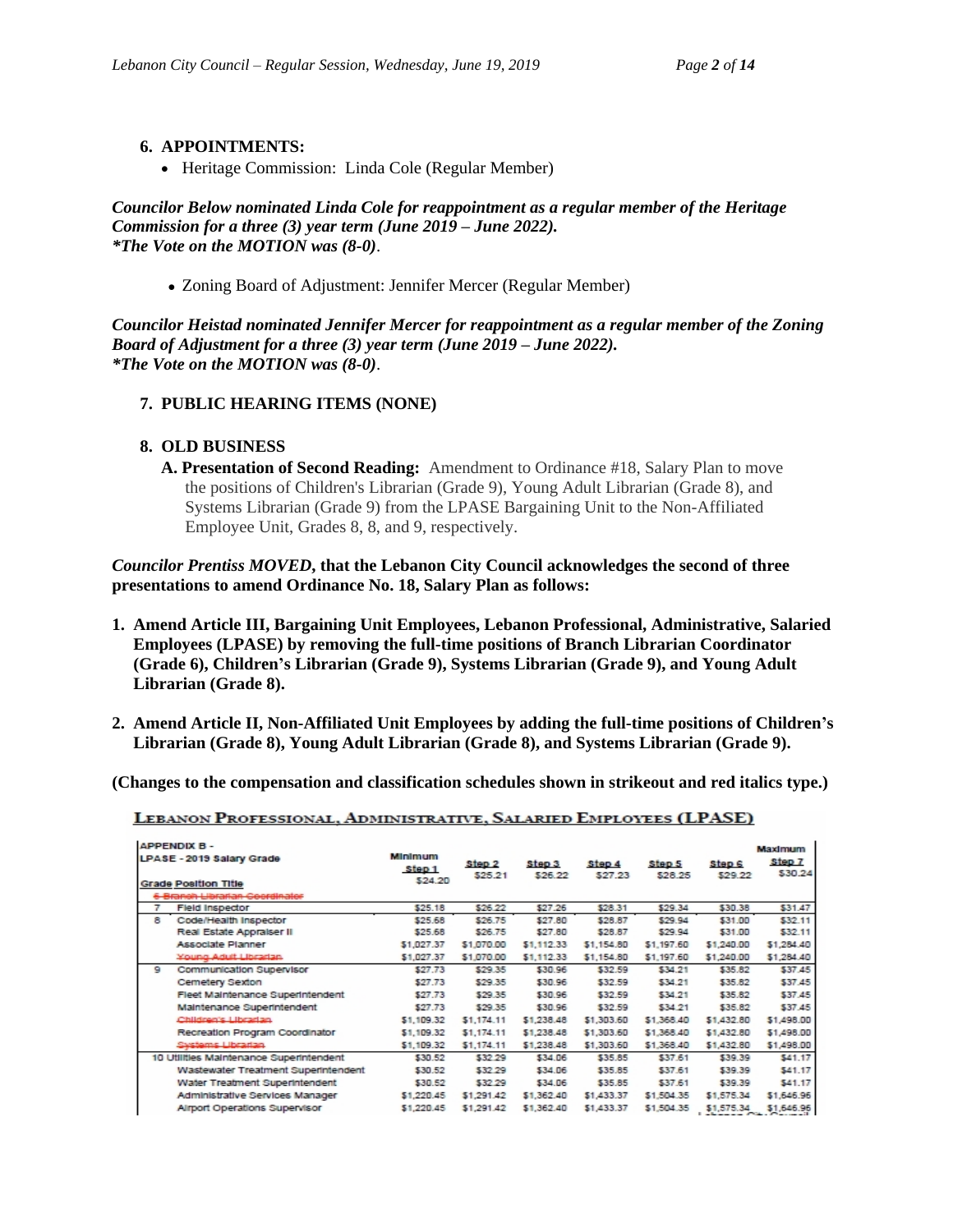## **NON-AFFILIATED EMPLOYEES**

|                | <b>Non-Affiliated Employees</b>            |         |         |                |                |  |
|----------------|--------------------------------------------|---------|---------|----------------|----------------|--|
| 2019           |                                            |         |         |                |                |  |
|                |                                            |         | Hourly  | Weekly         |                |  |
| Grade          | <b>Position Title</b>                      | Minimum | Maximum | <b>Minimum</b> | <b>Maximum</b> |  |
| 1              |                                            | \$16.26 | \$21.96 |                |                |  |
| $\overline{2}$ | Custodian                                  | \$17.24 | \$23.27 | $\blacksquare$ | ٠              |  |
|                | Department Secretary                       |         | ٠       |                |                |  |
| 3              | Airport Maintenance Worker                 | \$18.27 | \$24.67 | ۰              | -              |  |
|                | Custodian I                                |         | ٠       |                |                |  |
| 4              | Library Assistant                          | \$19.37 | \$26.15 | ٠              |                |  |
| 5              |                                            | \$20.53 | \$27.71 | ٠              |                |  |
| 6              |                                            | \$21.76 | \$29.37 |                |                |  |
| $\overline{7}$ | Administrative Secretary                   | \$23.06 | \$31.14 | ٠              |                |  |
|                | <b>Assessing Clerk</b>                     |         |         | ۰              |                |  |
|                | <b>Assistant City Clerk</b>                |         |         |                |                |  |
|                | Assistant Human Services Director          | ٠       | ٠       | ٠              |                |  |
|                | Communications Specialist                  | ٠       | ٠       | ۰              |                |  |
|                | Library Administrative/Technical Assistant |         |         |                |                |  |
| 8              | <b>Administrative Assistant</b>            | \$24.45 | \$33.01 | ٠              |                |  |
|                | Benefits Coordinator/Payroll Specialist    | ٠       |         |                |                |  |
|                | Deputy City Clerk                          | ٠       | ۰       | ۰              |                |  |
|                | Deputy Tax Collector                       |         |         |                |                |  |
|                | Children's Librarian                       |         |         |                |                |  |
|                | Young Adult Librarian                      |         |         | \$978.00       | \$1,320.40     |  |
| g              | <b>Executive Assistant</b>                 | \$26.89 | \$36.30 | ۰              |                |  |
|                | Information Technology Librarian           |         |         |                |                |  |
|                | Systems Librarian                          |         |         | \$1,075.60     | \$1,452.00     |  |
| 10             | <b>Financial Analyst</b>                   | \$29.58 | \$39.93 | \$1,183.18     | \$1,597.28     |  |
|                | Human Services Director                    | ٠       | ٠       | ٠              |                |  |

## *Seconded by Councilor Hill. \*The Vote on the MOTION passed unanimously (8-0)*

# **B. Westboro Yard:**

Mr. Mulholland updated the Council on the following:

- The House and Senate versions for the appropriation of the removal of the buildings in Westboro Yard is still in the budget as far as he knows. The State budget begins on July 1, 2019.
- The TUA (Temporary Use Agreement) between Rymes and the DOT expired on May 31, 2019. The NH DOT has proposed a new TUA for another year, which would be retroactive back to June 1, 2019. He received notification of this on June 17, 2019 and spoke with Executive Councilor Cryans about the following concerns he has for the City:
	- 1) Rymes had agreed to mounding the tanks, but no provision for this was made in the TUA
	- 2) The City had asked for flame and gas detection, which Rymes did not agree to. However, the City had asked the NH DOT to at least broach this issue, but this did not appear in the draft TUA for the upcoming year.
	- 3) The TUA document has already been executed by the NH DOT and Rymes. Part of the technical issues with this document is that Exhibit A shows the full Westboro Yard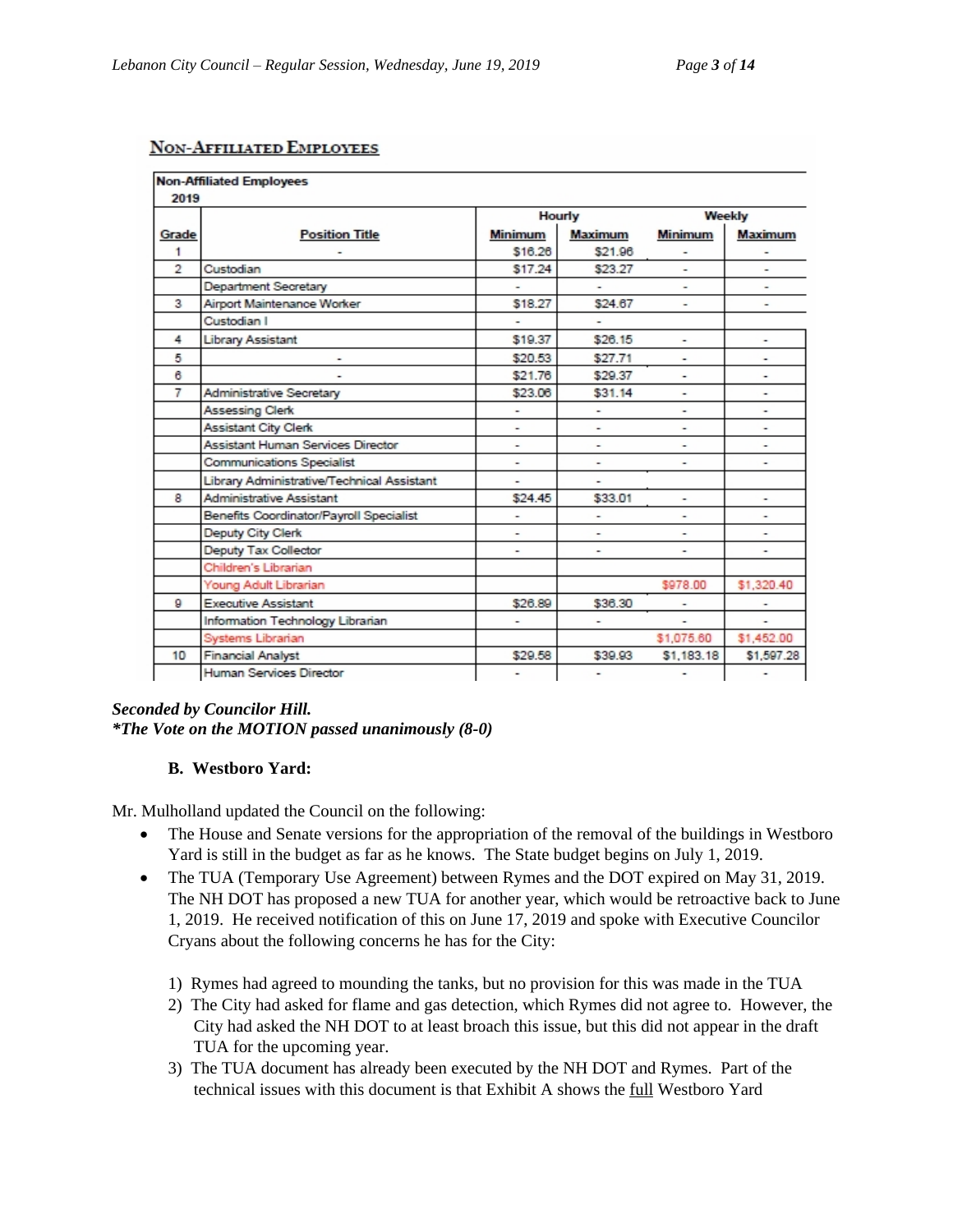but Exhibit B contains only the exact location where Rymes is located is. Mr. Mulholland said that until the language in the agreement clearly defines what the area the TUA will cover, the matter should be tabled.

4) The TUA agreement also requires a Certificate of Insurance that shows New Hampshire is an additional insurer. A Certificate of Insurance was provided, but New Hampshire was not included as an additional insurer. Mr. Cryans was again asked to table the TUA for Westboro Yard. This matter has now been tabled until July 10, 2019.

## **9. NEW BUSINESS**

 **A. Presentation: Plaque for 2019 Historic Landmark Designation Program; Peck Homestead, 127 Mascoma Street, Lebanon**

This topic was presented earlier in the agenda under RECOGNITIONS.

### **B. Community Nursing Program Update:**

At the request of Councilor Winny, Laurie Harding, Janet Lowell (Lebanon's Nurse), Jane Conklin (Social Worker) and Jill Vahey (Director, Upper Valley Senior Center) came before the council to give an update on how the program is progressing and how the City can continue to support their efforts.

Ms. Harding gave a detailed presentation that addressed the history of homecare nursing and the difficulties and concerns they have about people aging in their communities titled - Upper Valley Community and Parish: Enhancing the Continuum of Care, which was provided in the June 19, 2019 agenda packet. Case studies from LIGHT (Lebanon Interdisciplinary Geriatric Homecare Team) were also presented to the Council along with the initiatives that have been developed to help the aging population with their health care needs so they can age in place.

Councilor Winny said he sees a lot of benefits to the community with this program, especially the elderly, and asked how the City could do more to help.

Ms. Harding said she hopes there is a point in time when the City of Lebanon would consider hiring a nurse as one of their employees. A City nurse would continue to work in collaboration with the LIGHT team to strengthen the system the LIGHT team has initiated. This would be one way to secure some services that the City would not have available to them otherwise, noting that the Grafton County Senior Citizens Council is not in the business of hiring a nurse and while the VNA hires nurses their services are for very specific purposes. This is a unique program and felt there are opportunities for the City to eventually take a look at this.

The Council, and the LIGHT team, discussed the reasons for resisting Home Health Care in the aging population; what the greater need is vs. what the City is currently meeting; falls in the home; medication rectification; nurse hours; the importance of social contact for the aging, and; the affordability and availability of nursing homes, assisted living facilities and home health aides.

Ms. Harding said she would provide Mr. Mulholland with the New Hampshire Healthy Aging Data Reports. She suggested the Council take a look at the report to gain knowledge about where Lebanon comes up short in certain areas.

# **ACTION: No action required.**

**C . Review and Adoption of 2019 Cash Management & Investment Policy**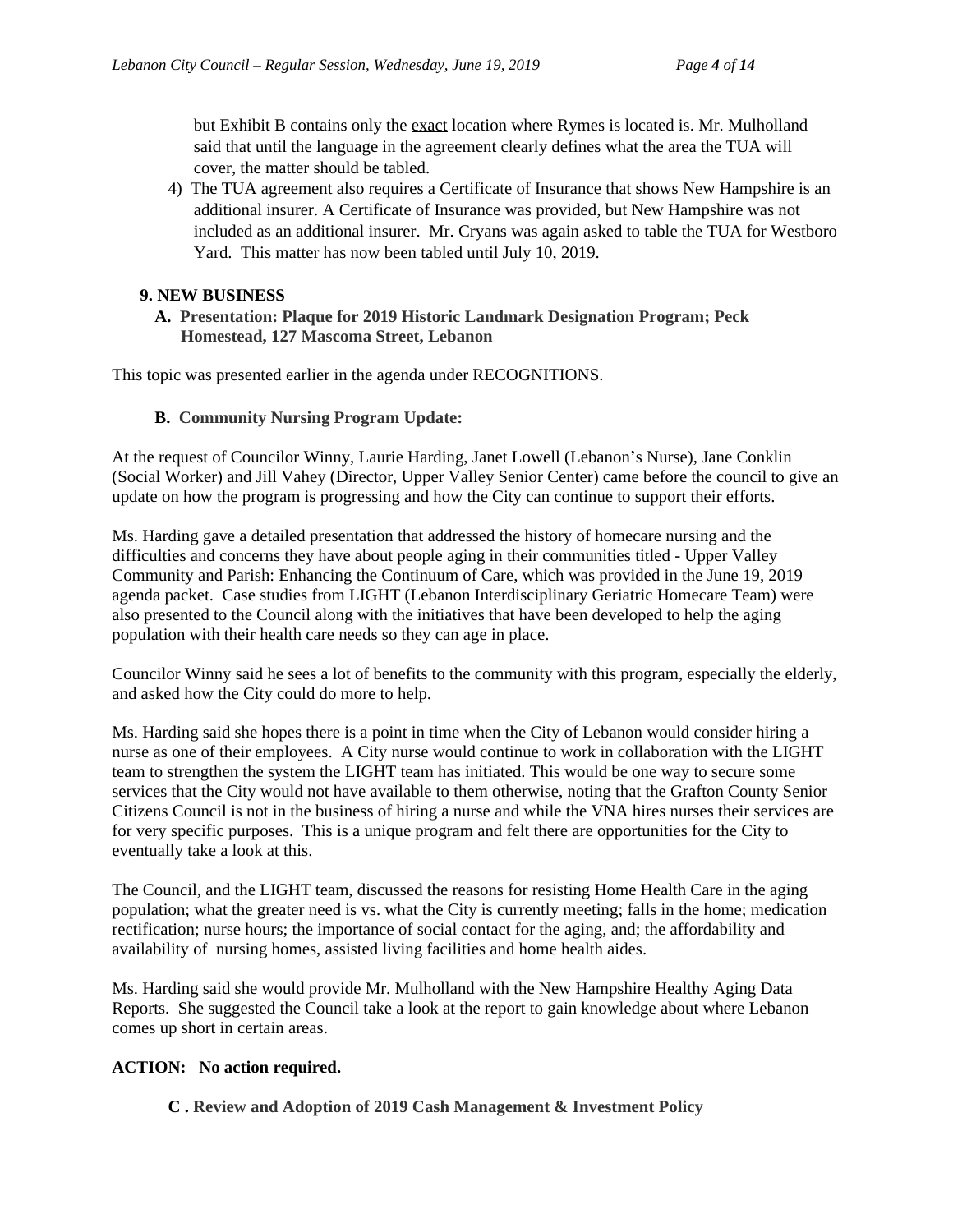For the benefit of the CATV audience, Mayor McNamara read the background of this policy provided in the June 19, 2019 agenda packet, Item 9.C.

Mr. Colby said the City Council and the NH RSA requires the re-adoption of this policy every year. Since its last review, there have not been any new laws or requirements that would cause the City to make any changes. He noted this policy only applies to the City's funds: The Trustees of Trust Funds and the Library Trustees are required to adopt separate policies.

# **ACTION:**

*Councilor Bronner MOVED,* **that the Lebanon City Council adopts City Council Policy CC-100, Cash Management and Investment Policy, as presented in the June 19, 2019 City Council Agenda packet, to be effective upon passage.** *Seconded by Councilor Hill.*

*In response to Councilor Hill's question, Mr. Colby said he would probably look at the rate biddings from banks every 3-5 years.*

*\*The Vote on the MOTION passed unanimously (8-0).*

# **D. Annual Review of Fund Balance Policy**

Information and the background of the Fund Balance Policy was provided in the June 19, 2018 agenda packet, Item 9.D.

Mr. Colby said that last year, the Council adopted a new policy with a range of Fund Balance retention in the neighborhood of 19%-24% of expenditures. At the end of 2018, the City is projected to have just shy of 38% of the requirements. The purpose of this fund is to allow, over the next few years and as the debt load of the City's General Fund increases, the City to start to use some of this Fund Balance to maintain a stable tax rate. He anticipates that over the next 3-5 years this fund balance will gradually come down to within the 19% - 24%. The Fund Balance is the difference between assets and liabilities for the General Fund. This was just a review of the policy. **No action is required at this time.**

## **E. Discussion & Set Public Hearing for July 10, 2019: Amend purpose of Property Acquisition Capital Reserve Fund established December 19, 2018.**

Mr. Mulholland said the purpose of this fund is to establish a new Property Acquisition Capital Reserve Fund to be used to aggregate resources to acquire real estate, or interests in real estate, as deemed in the City's interest and that the City Manager shall be the agent of the City to carry out the purpose of this Fund as established by the City Council. The primary objective in creating this account is to have funds available when needed to purchase an abutting property to the Kilton Library. The adjacent property is not presently on the market however, it may come on the market in the next several years. This fund would provide base funds that could be leveraged with donations to purchase this property to expand parking at the Library. The present purpose and name of this fund is very broad because Capital Reserve Funds are required to be used for a designated purpose. The purpose of this fund is proposed to be redefined as follows: "Library Facilities Capital Improvement Fund – The purpose of the fund will be to acquire property, construct new facilities, or renovate existing library facilities." The City Manager shall be the agent of the City to carry out the purpose of this Fund as established by the City Council."

# **ACTION:**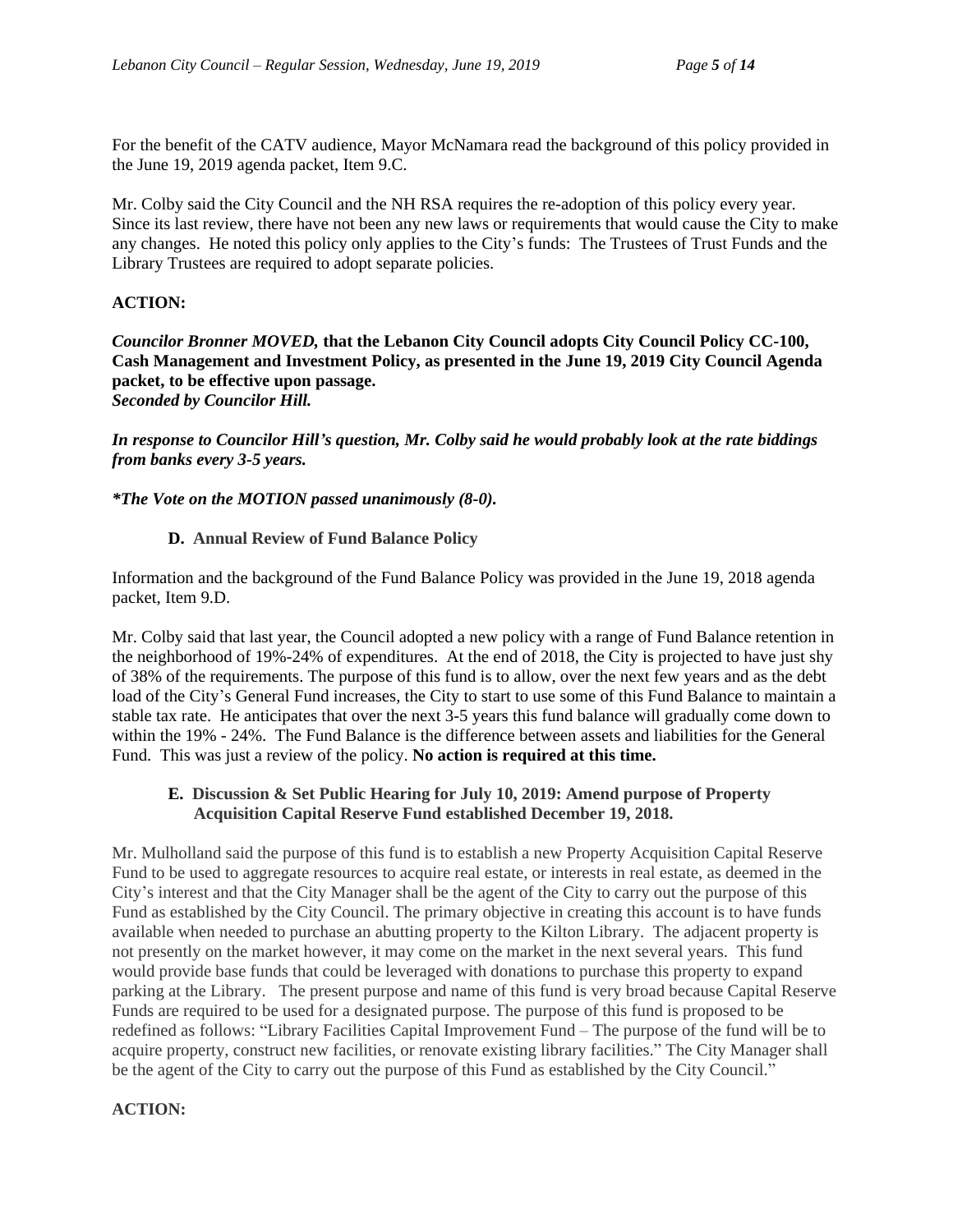*Councilor Hill MOVED*, **that the Lebanon City Council hereby schedules a public hearing for Wednesday, July 10, 2019, beginning at 7:00pm in Council Chambers, City Hall, for the purpose of receiving public input and taking action to amend the purpose of the Property Acquisition Capital Reserve Fund, originally established December 19, 2018.**

*Seconded by Councilor Bronner.*

*The Vote on the MOTION passed unanimously (8-0).*

**F. Discussion & Set Public Hearing for July 10, 2019: Ordinance 2019-08** Amend City Code Chapter 74, Flood Damage Prevention to clarify the types of new residential construction permitted in special flood hazard areas.

Mr. Brooks informed the Council that development within the City is governed by the Flood Damage Prevention Ordinance, Chapter 74. It was adopted by the City Council on June 4, 1980 in order to comply with the National Flood Insurance Program (NFIP) requirements being enacted at that time.

Section 74.21.A addresses Special Standards for residential construction within the 100-year floodplain and reads as follows:

"New construction and substantial improvement of any residential structure shall have the lowest floor, including basement, elevated to or above base flood elevation. New residential construction shall be limited to single-family dwelling units."

City staff has recently been asked about the interpretation and application of the second sentence of this section (as highlighted above), limiting new residential construction to single-family dwelling units, as it relates to potential redevelopment opportunities along Spencer Street. With Ordinance 2019-08, changes are proposed to Chapter 74 to remove this restriction.

David Brooks, Planning Director, provided details regarding the requested changes in a memo in the June 19, 2019 agenda packet.

### **ACTION:**

*Councilor Bronner MOVED***, that the Lebanon City Council hereby schedules a public hearing for Wednesday, July 10, 2019, beginning at 7:00 pm in Council Chambers, City Hall, for the purpose of receiving public input and taking action on proposed Ordinance #2019-08 to amend City Code Chapter 74, Flood Damage Prevention.**

*Seconded by Councilor Prentiss. \*The Vote on the MOTION passed unanimously (8-0)***.**

**G. Discussion & Set Public Hearing for July 24, 2019: Supplemental Appropriation for City Hall Renovations.**

Mr. Shaun Mulholland, Mr. Jason LaCombe and Ryan Smith from SMP Architects, Mr. Bert Delabruere from ReArch, and Mr. Jim Donison and Mr. Bruce Temple from Lebanon's DPW came before the Council to represent the above item. (Detailed cost summaries for Phases  $#1, #2, \& #3 - 2019$  were provided on pages 103 to 119 of the June 19, 2019 agenda packet. City Hall design layout maps were also provided to the Council but were not included in the agenda packet.)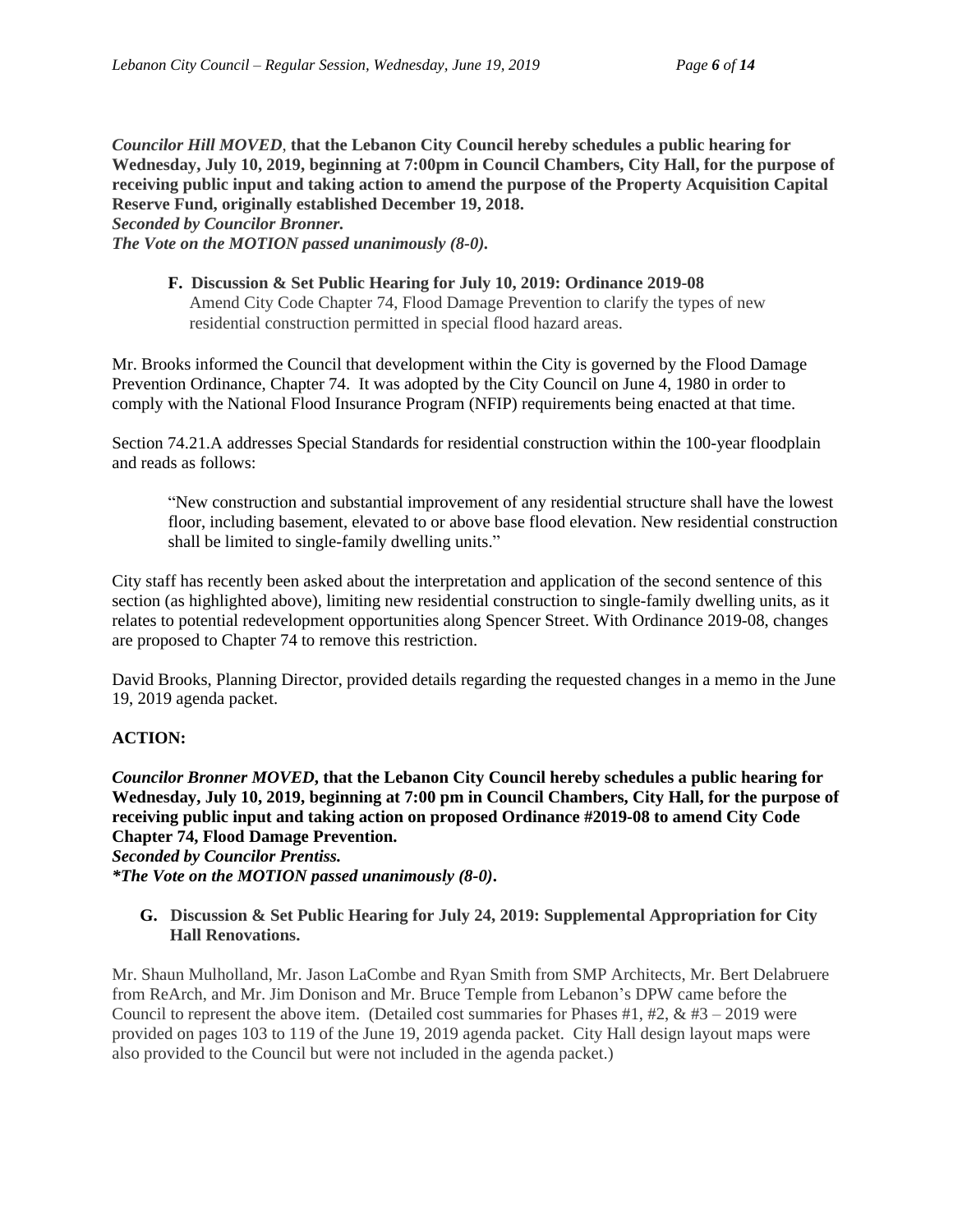Mr. Mulholland said that back in December of 2018, the Council appropriated approximately \$3.3 million for renovations of City Hall. There were several discussions and a packet of information was provided to Councilors back in November of 2018 and noted the documents provided to the Council for this meeting. The purpose of this meeting is to bring back a Supplemental Appropriation to do more of the work that needs to be done for the City Hall building, as discussed in December 2018

Mr. Mulholland presented a previous Power Point to bring the Council up to speed. The most recent issue of City Hall started back in 2005, so for 14 years this has been in progress. He said critical issues arose that were not included in the original assessment and things have continued to deteriorate in the building so the list has grown longer and noted the following critical issues taking place in City Hall now:

- Roof: Basically, there is no insulation in the roof whatsoever and we are heating the outside in the wintertime; there are membrane issues; we have leaks (e.g. the East Meeting Room and West Meeting Room where there are damage to the roof tiles); there is damage in the Lobby due to roof leaks; there are structural issues that prevents the installation of solar until these are corrected. We are in the process of finalizing the agreement with ReVision to put solar on the roof, which is planned as part of the roof reconstruction. On the east side of the building (entrance to the City offices) there are snow and ice hazards during the winter and we had to close the sidewalk out there because the ice falls off the roof there. Now that this is the Roger's House handicapped accessible entrance, when this is closed off it creates a serious issue. The goals and objectives are to repair the roof; replace the membrane; replace the roof drainage system; address snow/ice hazards, and; move the HVAC structures to allow for the installation of solar panels which is planned.
- HVAC: Is at the end of its life (the heating system failed twice this past winter). Fortunately, we have two boilers and one of those can operate and provide 2/3rds of the heat necessary for the building, but it still gets cold in the building when one boiler fails. Going into another winter with the potential of that system failing would be a substantial risk if we are not able to complete that task (replacing the HVAC system). It is an older style oil burner and does not burn as sufficiently as a new system would, so we are burning a lot more fossil fuels and creating a lot more CO2 than we need to. Our sustainability goals are to reduce the use of fossil fuels and the carbon that is being put into the atmosphere. There is uneven heating/cooling throughout the building and, as noted through testing, there are unsafe carbon dioxide levels in several rooms throughout the building.

Mr. Mulholland said that included in the appropriation is the replacement of the HVAC system, addressing the CO2 issue, replacement of LED lighting, and replacement of windows. He also noted the following building deficits for City Hall:

- The building has very few security features. There is no way to prevent people from accessing our staff, and we obviously deal with large sums of money here and we do not have adequate measures to ensure the safety of the staff. The access control systems to the building that we do have do not function. There is no positive control of the building and we have not had it for several months.
- On the seepage and mold issues, especially down on the lower level, there are windows nailed shut and the frames are all rotted out, which is occurring throughout the exterior of the building. These issues have to be addressed because they continue to get worse as the cost continues to go up.
- Electrical systems are very outdated.
- There are plumbing issues with the pipes.
- Protection of citizens personal identifying data in City Clerk's area is always an issue. We have staff and people that walk back to the City Manager's office that can see the clerk's computer screens with personal identifying information of our citizens. This is not supposed to occur but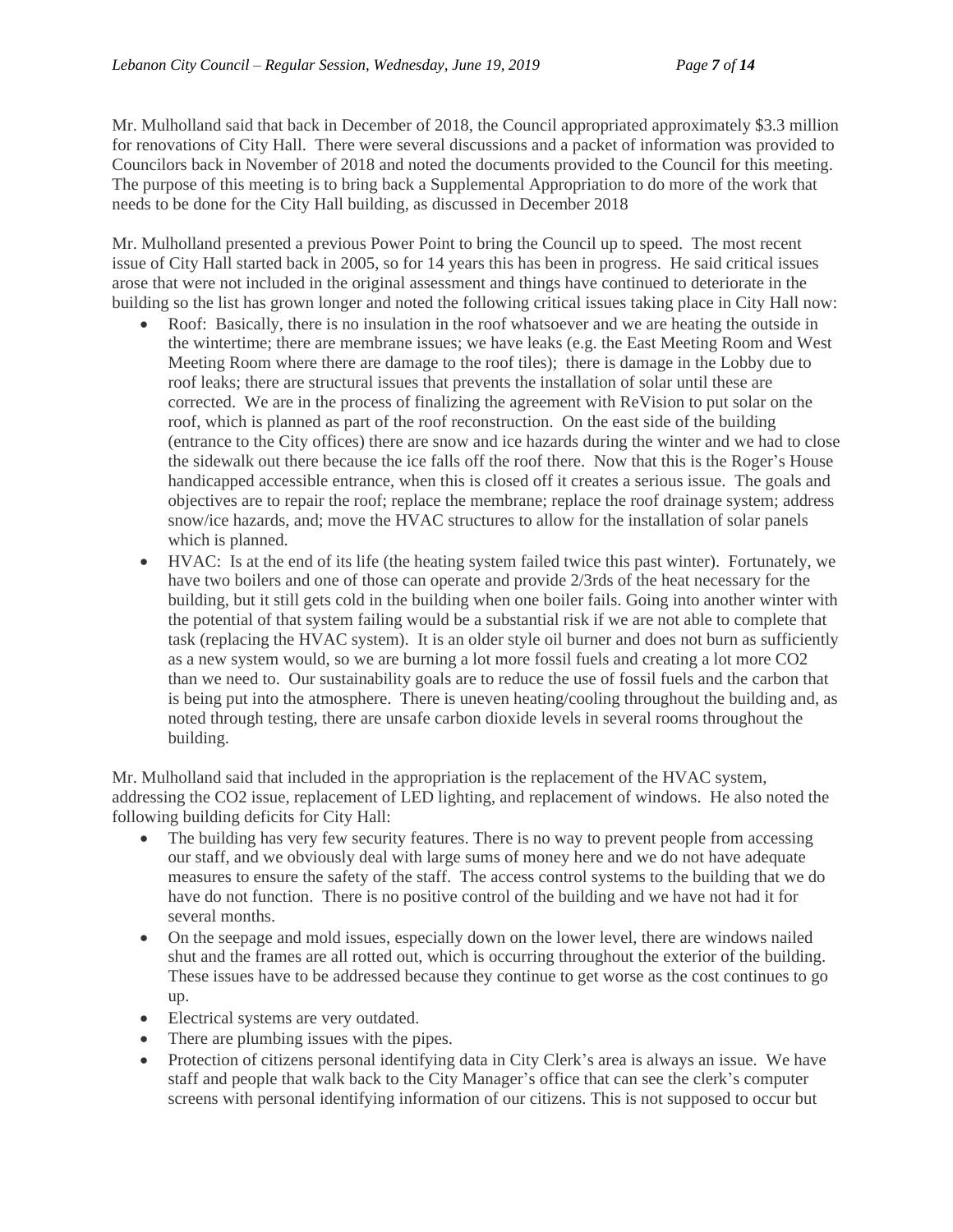under the current circumstances we cannot eliminate this from happening and it needs to be addressed.

- Again, there are deficits in access control, in security enhancements, and alarm systems in key places throughout the building.
- Where the Planning Department is located now, there is no separation for the Planning Department Director to do interviews and discuss personal matters with employees or the public and this area is just not setup for digital processes and operations: it is setup for the old-style paper system, which we are rapidly trying to get away from.
- There are space limitations (i.e., employee break area).

Mr. Mulholland said the Council was sent the most recent set of renovation floor plans prior to this meeting but was providing Councilors with an older set at this meeting to show them the phasing with the September 18, 2018 diagram. After introductions were made (as listed above), he said they would be going through what the current plan is, what is hoped to be accomplish with the original funds, and what they hope to do with the additional appropriations. The Council will not be voting on the additional funds because it will require a Public Hearing, which will be scheduled for July 24, 2019.

Jason LaCombe, SMP Architects, presented the latest set of construction floor plans, noting the drawings were 50% complete. The remainder of the drawings should be completed by July 4, 2019 and will then be sent to Bert Delabruere from ReArch for bidding.

Mr. LaCombe reviewed the scope of the work to be done with the currently approved budget, approved in December 2018, using the design diagrams provided to the Council at the beginning of the meeting. Details were as follows:

- Roof: The scope of the construction is on the roof structure. He listed the deficiencies, what the construction of the roof would entail, and noted that the insulation factor for the roof would be R-56 and R-40 for the walls of roof section once work is completed. This will be a significant thermal upgrade.
- Renovation of Level 5: Repurposing for Planning/Zoning Dept. facilities, Conference Rooms and restoration of the now Council Chambers ceiling back to the way it was back in 1923 with the arch, noting that this is one of the few historical artifacts left in the building that has not been removed. He explained what would not be included as part of the Level 5 scope of work on the floor plans.

The rest of the space would receive new flooring, touchup paint and finishes up to the limit of the top of the stairwell. The stairwell is not currently part of that scope of work. The floor finish is dictated by the level of renovation happening and it would make sense to replace the carpet at that time. These were not included in the appropriations.

• Renovation of Level 3: The current plan is that the Recreation Dept. will be moving out of the building, so this space would be repurposed to become the future IT Staff area and server room. A small concession stand and ticket windows for the Opera House would be constructed in that area as well. They will also be repurposing all the exterior walls and insulating them with 5" of spray foam. All the woodwork being removed would be installed on the new walls. Windows will be replaced with energy efficiency units that are operable from Marvin Windows. Limited work will include drainage and horizontal water proofing between the building and the sidewalk where there are leaks.

Questions were raised about the City paying for the Opera House concession stand with supplemental appropriations. Mr. Mulholland said the Opera House needs the space to sell tickets, noting that the ticket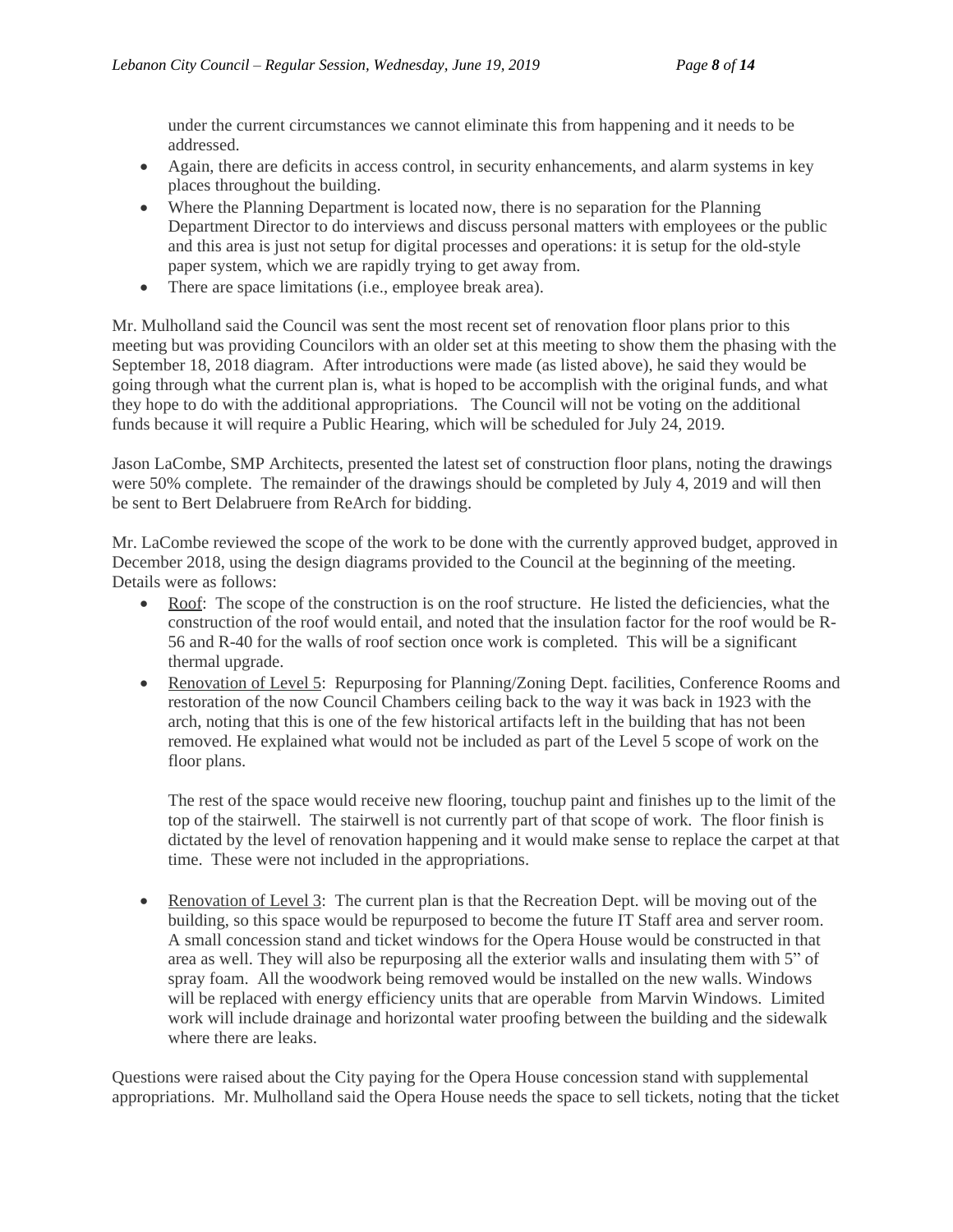booth they have now is not really functional. He confirmed that they do not pay the City annual rent for this space but will pay for some of the work done (e.g., fall protection, lighting work and renovations to the main Opera House).

A discussion took place regarding how much of the appropriated funds, and monies coming from the operating budget last year (\$3,558,000), are being used for the roof work (e.g., reroofing, structural, insulation) in Phase I; why Phase II or III was not included in the appropriated funds based on 50% of the design drawings, and; objections to where Council Chambers would be located. Mr. LaCombe said this has not been broken out, but would be happy to do so. He will send a summary out for the different divisions throughout the estimate. It was noted that the \$3.5 million is only for Phase I.

The Council had lengthy detailed discussions, and Mr. LaCombe explained, what would be included for the already appropriated funds in Phase I, especially the roof; what additional funding would be needed to complete Phase II (an additional \$1,011,000) and Phase III (an additional \$2.8 Million).

Councilor Prentiss questioned why the heating system was in Phase III. Mr. Mulholland said this is because all the insulation needs to be done first. The building needs to be insulated and all efficiencies done first, otherwise we would have to put in a larger heating plant that is more expensive and burns more fuel. Once all the insulation/efficiencies are done, a much smaller heating plant can be put in place.

Councilor Hill questioned why the public bathrooms would not be renovated. Mr. Mulholland said it is because there are other additional costs and project increases across the board. He said renovation of this entire building would be a \$13-\$15 million job so just certain things were being done.

Councilor Hill said there are some real tremendous priorities and when the budget was talked about last year, the issues were the roof , safety, and the air quality. What she was hoping to see is that Phase I would address these highest priority issues but, instead, what she sees are phases that do not seem to reflect the priorities that were laid out. She spoke about the major sewer interceptor that was putting constraints on the City's ability to move forward on economic development goals. We (the Council) thought that it was important, because of constraints on the City's budget, to Phase this project and appropriated almost three times as much money for City Hall renovations than was appropriated for the sewer interceptor project last year. She felt it was a good show of faith, on the part of City Council, that they valued the urgent priorities that were laid out, and the Council was compelled that there were issues that needed to be addressed urgently. What she is seeing now is the Council Chambers moving to a smaller space and that the public spaces are not being given the investment they need. She said there is a mismatch in terms of the priorities and the treatment of the public, specifically the public spaces. She was not prepared to move forward with this plan, and is especially not prepared to move forward with a Special Appropriation because she thought what had been appropriated was for the roof, safety and air quality.

Councilor Prentiss's said her concern was not where the Council Chambers would be located, but that a major renovation to a City department is being phased in the first part of this proposal. She understands there are improvements for public access and security for the public and staff, but takes Special Appropriations very seriously. What was previously laid out and what we have now is mismatched and she cannot support moving a department when there are other issues that have not yet been addressed.

Mayor McNamara questioned why the planning space could not be significantly improved where it is by moving IT. Mr. Mulholland said the same work, if the Council Chambers and Planning Department were switched, has to be done – the interior walls still need to be created. The simple fact is that we have people that are living in the basement and the issue is that these people are here 8-10 hours a day and the Council is here a few hours a month.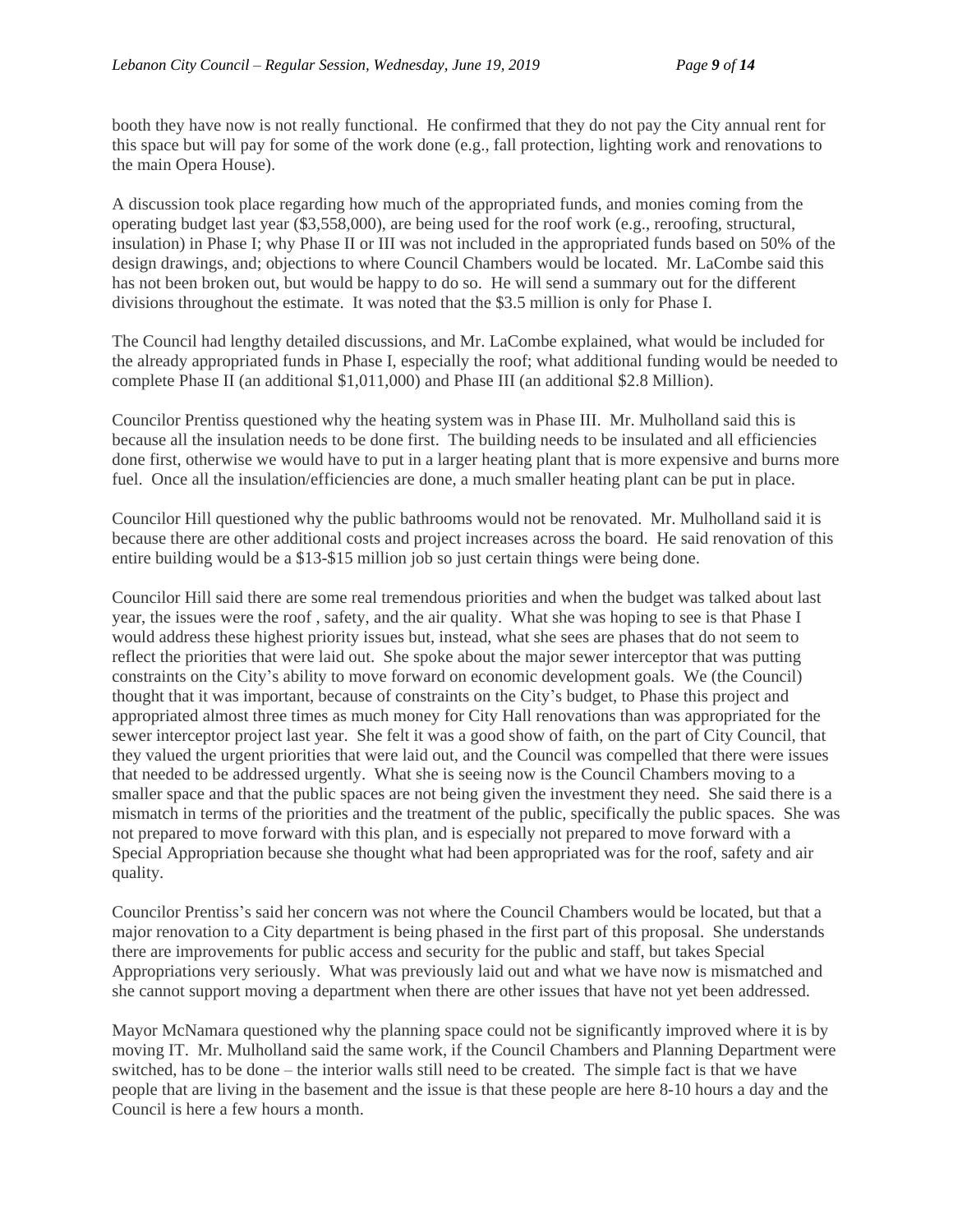Councilor Prentiss said Mr. Mulholland was not wrong, but her opposition to this is not about having a higher quality of workspace for City employees. Her concern about this design is that it is mismatched. If she is going to support a Supplemental Appropriation, it will not be for this. It would be to fix the roof, the air quality and when she sees the crises for the boiler listed in Phase III, that's where she is falling. She felt that safety, the roof and the structural issues are also urgent. If there are plans to move Planning and Zoning up to level 5, then this can be done at a later date, when it does not require the vote on a Supplemental Appropriation.

Mayor McNamara asked what the supplemental cost of a larger boiler would be and was told by Mr. LaCombe it would be an insignificant cost. He suggested that a larger boiler be pushed into Phase I. Mr. Mulholland said this is why a full appropriation was being asked for initially: to get the whole project done this year.

Mayor McNamara said he went back to the notes from November 29, 2018, and at that time the full project cost was shown in the notes as being \$5.740 million. We are now (with 50% of the drawings completed) at \$6.379 million dollars, or \$640K delta between last November and now with a 10% contingency noting that when this project is bid out, that supplemental appropriation could get even bigger. What concerned him was a project where there are interlocking phases where the City would be committing themselves to most of the project due to those interlocking phases.

Councilor Hill said she would like to see stand-alone phases, noting that the City did not have \$5.7 million dollars and felt the Council was very generous in their appropriation. She understands that more than \$3.3 million needs to be done, but she wanted to see some kind of phasing that recognizes the urgent priorities that were previously laid out: the roof, safety and air quality. Where people's offices are located and the cosmetic items can be done in the future.

Mr. Mulholland said this is a complex building that is inter-related. You just cannot separate items and say we are just going to do this. We are going to do these things, but that is not going to solve all the problems and all these issues are not going to be address with \$3.3 million.

Councilor Heistad said that the Council has been in a vacuum since last year. The Council has not done anything on these renovations and has not heard anything on it. Now, the drawings are 50% complete, and it does not feel good because it is not what the Council thought it bought into, noting that if the City wants to save money, the Council needs to think about a bid that goes out in November for next year (2020).

Mayor McNamara said the last time the Council talked about this was on November 29, 2018. The Council had schematic drawings and pricing based on those schematic drawings. We are just at 50% design drawings now with 100% design drawings hopefully being done by July 4, 2019 to go out to bid. He felt there has been a big gap between now and November 29<sup>th</sup> and felt the Council does not have adequate time to look at this level of detail. He would like to more time to review the plans and felt that if the City could keep this building going for another winter, by getting the roof done this year, and maybe the boiler before we get into the cold month this winter, then the City can bid out whatever the Council feels is a more favorable bidding environment. He could not support moving this to a public hearing on July 24, 2019 because he could not explain and defend this appropriation request to a taxpayer.

Councilor Hill discussed the places the public interacts within City Hall and the public bathrooms. She asked the Council to consider what the high track areas were in the building, because it is the people who are using and paying for these renovations. She said it would be difficult to explain to taxpayers why so much money is being spent on this project when less was being spent on the sewer interceptor project.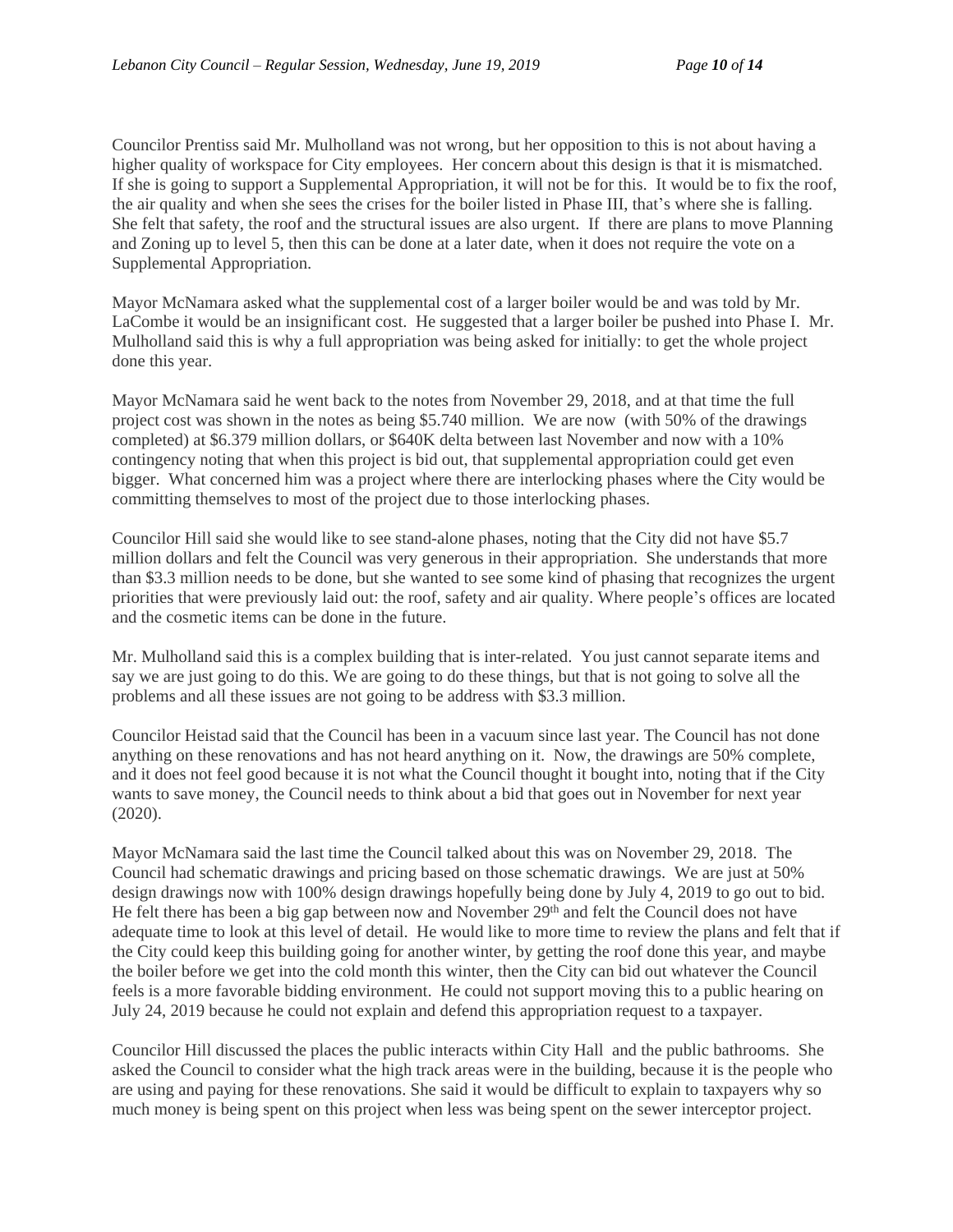Assistant Mayor Below said he was concerned about cutting the original budget approved in November 2018 because he is now looking at the building holistically. The City Manager has allowed him to have more opportunity to be involved with this project. He has seen the project develop and the complexity of how the work is sequenced has become apparent. The citizens, 100 years ago, made a major investment in this building and we are now the stewards of this public resource. We are at the point where the building is approaching 100 years and there are a lot of things that need to be addressed. Many of the items this plan addresses are not just short-term fixes and not just for the current employees of the building – they are to make this building last another 100 years. There has also been a lot of work in developing a plan to make the space work efficiently for the people who work in the building day-to-day. Part of what the Resilient Buildings Group study shows is that there are serious environmental quality issues that this plan would address (e.g., \$0.5 million for ventilation-related improvements to the building). What the City Manager is trying to achieve is to get a package that mostly addresses needs. He has also observed the engagement of the architect with the departments to define a lot of the details of how the spaces would work more efficiently for employees and for the public who interacts with the employees. He would like to look more comprehensively at the large portion of the envelope and explained his reasonings why it would be hard to do the energy improvements without doing the space improvements. His preference would be to go ahead and consider the additional appropriation and felt there is some wisdom in seeing how much of this could be put off a bit so that the Council can look at this during the normal CIP process to get a more comprehensive package. There are a lot of things that need to be done to bring City Hall up to code and investments that need to be made to make the building work in the long run (i.e., the drainage, and the foundation moisture).

The impact on construction costs and what time of the year bidding should go out was discussed.

Councilor Hill asked how much it would cost to do the roof, the insulation, and if everything needs to be removed out of Council Chambers in order to do the insulation. Mr. Mulholland said that part of the price escalation is because there is more asbestos than what was anticipated in the building that has to be removed. Councilor Below said that additional investigation revealed there are some awkward places where asbestos was found and it is easier to deal with this if spaces are as vacated as possible, noting that there is asbestos in the glazing compound on the windows. Councilor Hill said that while asbestos is important to deal with, every single one of Lebanon's schools, except for the new Middle School, is full of asbestos and every single one of Lebanon's schools has more people working in, and more children, occupying those buildings.

*Councilor Below MOVED,* **that the Lebanon City Council hereby schedules a public hearing for Wednesday, July 24, 2019, beginning at 7:00pm in Council Chambers, City Hall, for the purpose of receiving public input and taking action to appropriate \$2,822,000 (Two Million Eight Hundred Twenty-Two Thousand Dollars) for the balance of City Hall Renovations; and to authorize the issuance of bonds/notes in accordance with the Municipal Finance Act (RSA 33).** *Seconded by Councilor Bronner.*

### **Council Comments:**

Councilor Bronner said the location of Council Chambers does not bother him and felt the people in this building deserve better than the basement. In trying to separate the phases the City would end up doing a lot of the work twice. It is counterproductive to do half the job and then try to come back and do it at a later date. He said he does not like the idea of spending another \$2 million in a special appropriation and would like to see that figure paired down if possible. Addressing the boilers upfront is a good idea, because it is an important piece of the building and questioned where the air quality report was coming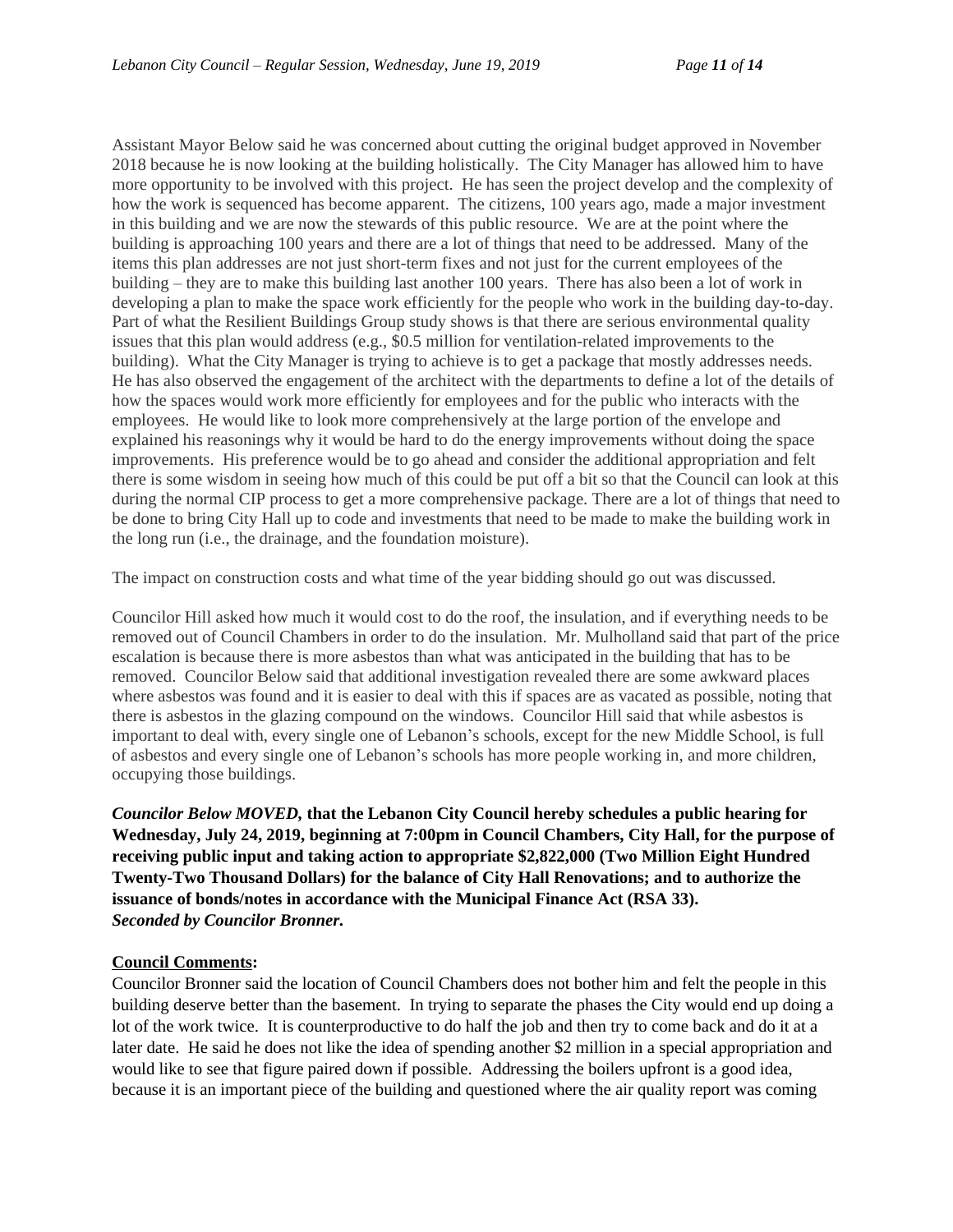from. Mr. Mulholland said this was done through testing and Councilor Below spoke to studies that have been done regarding CO2 levels and employee productivity.

Councilor Winny said he does not have any problems with the work proposed but the challenge for him is the extra money. He is not opposed to a public hearing, but is uncertain if the Council will have answers by July 24th , noting there are a lot of questions on what was discussed and it would be good to have answers to those before the public hearing.

In response to Councilor Bronner's questions, Mr. LaCombe said the amount of money spent to date out of the \$3.3 million appropriated is just shy of \$290K, but not all of this has been expended yet. This amount also includes their services during construction and explained what their services included.

Councilor Hill suggested that the Council remember that in March, the voters of Lebanon did not pass a major renovation project for the Elementary School in West Lebanon and the High School and Elementary School in Lebanon, which included major safety improvements. In this context, if a Public Hearing took place to consider a Special Appropriation, she felt the Council would appear to be tone deaf.

Councilor Prentiss said the Council laid out a plan last December, the Council agreed on an amount, and we are now back here having a conversation about a Supplemental Appropriation. She said that some of urgent things can be covered by the funds already been appropriated and felt strongly that Supplement Appropriations are not okay. We should do the things we said we were going to do and then come back and finish the rest. She cannot support this tonight and cannot support this after a Public Hearing. Let's fix the urgent issues.

Mayor McNamara said he does not support the Supplemental Appropriation because the Council has not had enough involvement at this point. He felt having a Public Hearing is not appropriate yet. The Council needs more discussion and at least 1 or 2 Work Sessions because the time frame was being compressed too much.

# *\*The Vote on the MOTION failed (4-4).* **The Public Hearing will not move forward on July 24, 2019.**

Mayor McNamara asked the Council if they wanted the architects to continue finishing the plans and put the whole design out to bid.

Mr. LaCombe said that the base bid would be adjusted to the Councils priority list and include the roof, lights, safety, structural work, and would add the other renovations as alternates so that when the bids come in the City would have a choice about what could be included within the funds allocated back in December. Mayor McNamara asked if a larger boiler could be installed at an earlier phase and Mr. LaCombe said that could be done. He informed the Council that bids should be back by the first 1-2 weeks in August 2019.

Councilor Hill explained the process being used for the tunnel project, noting what was communicated to the Council at the beginning of its project, the Council's walk through the site, stakeholder meetings, where the project was at 30%-40% and 90% design completion, to make sure everyone was on the same page. She said this particular process has gone from 0 to almost 100% completion without any chance for the Council to give feedback. She felt this was part of the frustration that is going on and would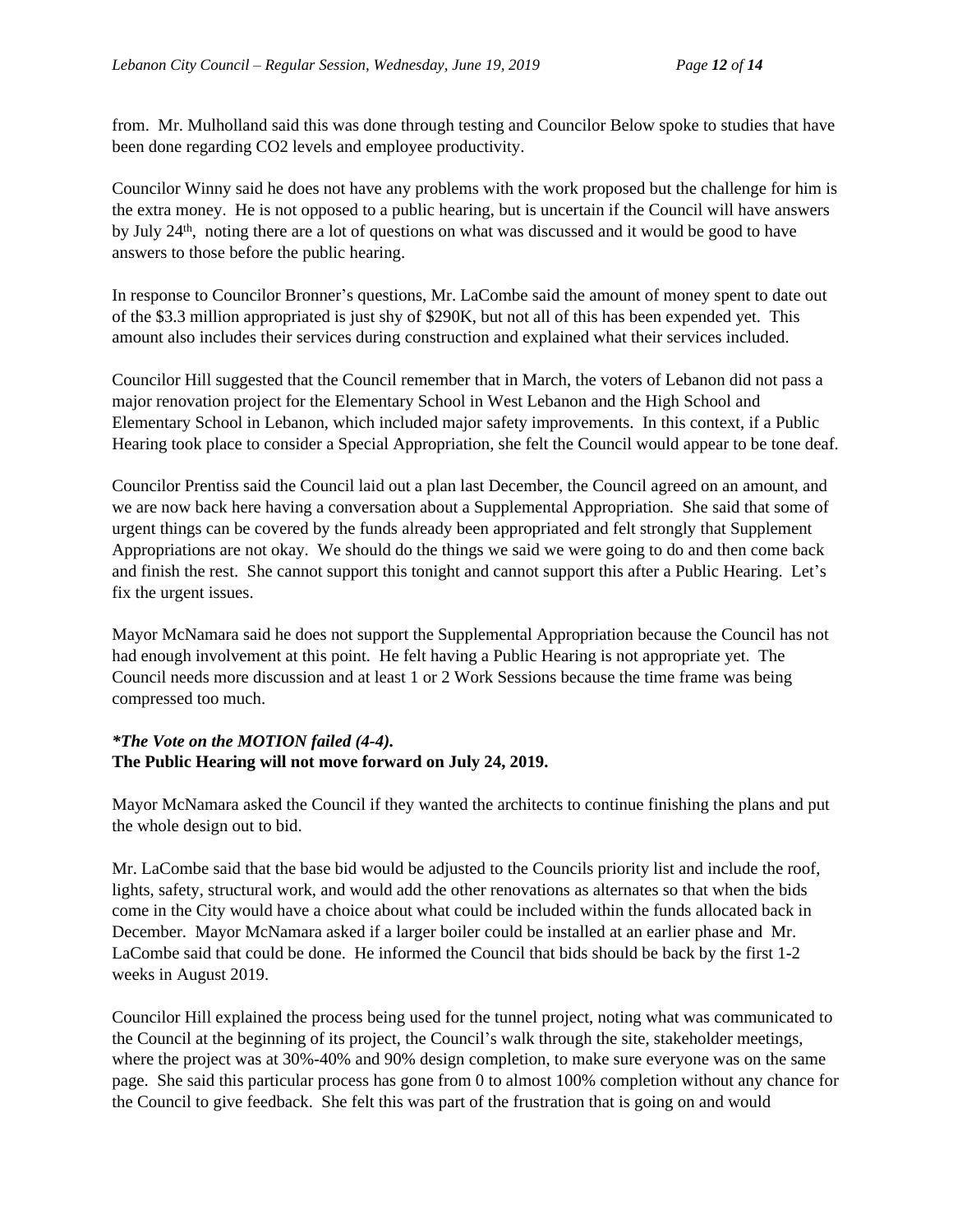appreciate the opportunity to have some input into the design of what City Hall is going to look like at the end.

# *Councilor Prentiss MOVED* **that meeting be extended to 10:10 PM minutes***. Seconded by Councilor Heistad.*

*\*The Vote on the MOTION passed unanimously (8-0).*

The Council agreed that a Work Session(s) should take place before the Budget Sessions begin.

For the record, Councilor Prentiss said this is the most money that has ever been put into City Hall and we should have put more in sooner. She wanted to be clear that she is not opposed to moving Planning  $\&$ Zoning and moving Council Chambers downstairs, it is just the sequencing of that she has a concern with.

The Council had more discussion regarding the interior design and what the priority list should that would go out in the bidding.

Mr. Mulholland said that the Council has an appropriation that was made back in December 2019 which authorized him to spend money. If something different is going to be done, he wanted a full Motion as to what it is, exactly, the Council would like him to do. Since there is a plan in motion, and until he gets directions from the Council to do something different by form of a motion, he intends to implement that plan as he said he would do back in December. In response to Councilor Hill's question about what plan he intends to implement, Mr. Mulholland said that as he explained back in December, this is the same design plan that the Council went over in December when the Council approved the \$3.3 million. We had discussions about what was going to be done and nothing has changed. In response to Councilor Hill's comment that this plan cannot stand alone for \$3.3 million, Mr. Mulholland said yes it can, and that is what we are going forward to do now. When this goes out to bid, the base price will be the things that were involved in the \$3.5 million dollars. Then, if a Supplemental Appropriation is approved, the other work will be done. If not, we will do the \$3.5 million as originally planned.

Mr. Mulholland also said that during the renovations the Council will be meeting at the school through December, noting that the work schedule for the \$3.5 million will be completed the first week of December.

Councilor Hill said that Mr. Mulholland presented to the Council that the most compelling, urgent issues were environmental air quality, safety and also structural issues of the building. Mr. Mulholland concurred. Councilor Hill said that the Council appropriated \$3.3 million in good faith based on Mr. Mulholland's representation about what his most pressing priorities were. Mr. Mulholland concurred. Councilor Hill said that what she is hearing now is that the \$3.3 million is going to get us part of the way there, but that he is leaving one of his most pressing priorities off the table until more funds are appropriated. Mr. Mulholland said yes, because he cannot do everything.

Mayor McNamara said his concern is that the Council will not be moving into a space that is broom-clean downstairs, with no paint, the old lights and the old carpet. He did not like the idea that more funds would be needed to renovate the Planning space for the Council Chambers and called for a motion that modifies what is going to be done for the \$3.5 million to include what the Council talked about and moving IT.